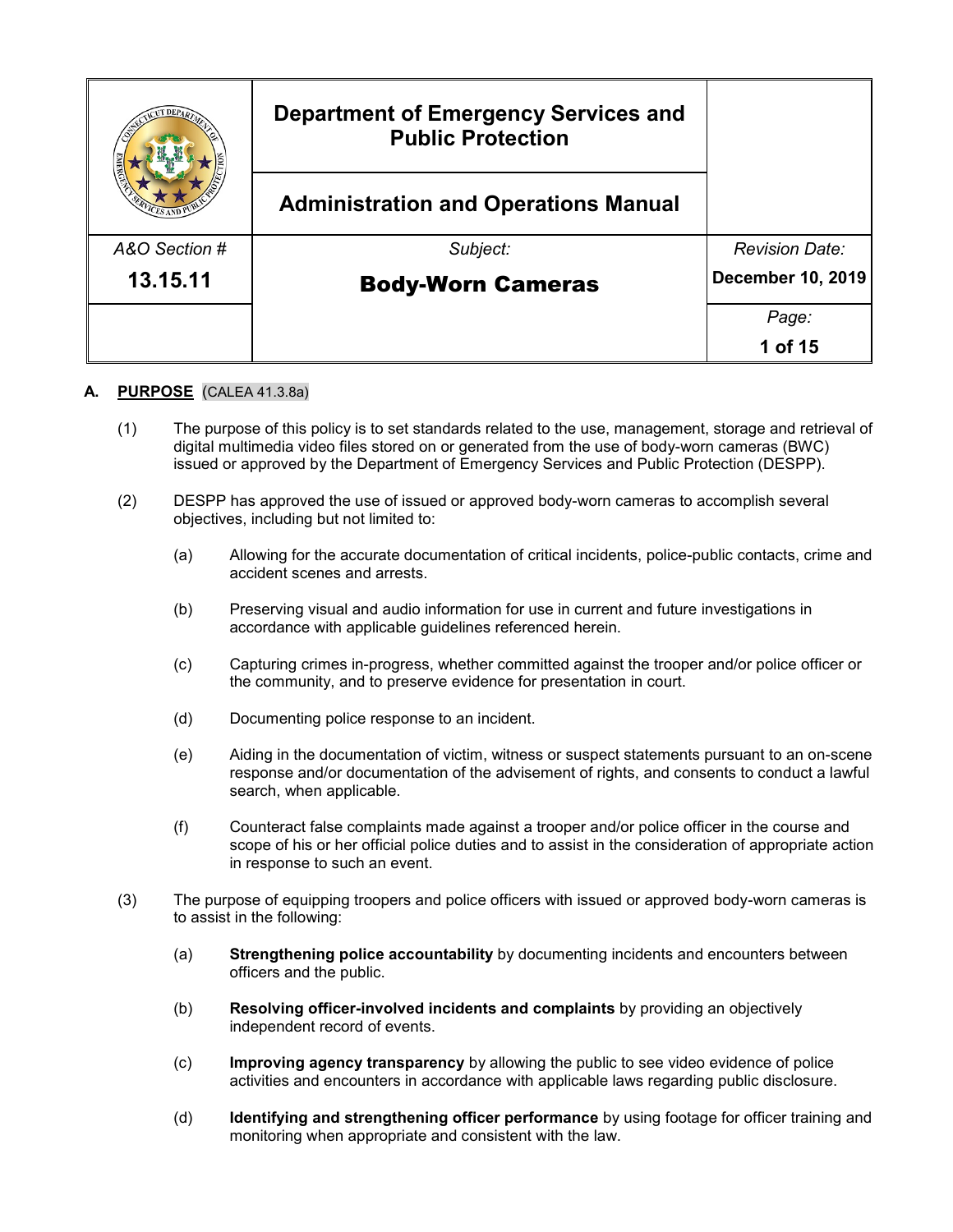(e) **Improving evidence documentation** for investigation, prosecutions, administrative reviews of employee performance, and/or civil actions.

### **B. POLICY** (CALEA 41.3.8a)

- (1) In support of the mission statement and core values of DESPP, it is the policy of DESPP to augment services provided to the public by utilizing department issued or approved body-worn cameras.
- (2) It is DESPP policy that sworn law enforcement personnel under the jurisdiction and direction of the Division of State Police whose assignments require regular, personal interaction with the public in a law enforcement capacity shall, to the extent possible, be issued a body-worn camera for use in the course of their official duties as provided for by this policy.
	- (a) Troopers or police officers serving under the jurisdiction and direction of the Division of State Police shall activate their issued or approved body-worn cameras when such recordings are in accordance with DESPP policies and procedures, relevant case law, and all state and federal laws. *Use of the body-worn cameras for any purpose other than in accordance with this policy is prohibited.*
- (3) All DESPP issued or approved body-worn camera equipment and media associated with the bodyworn cameras, data, images, video/audio and metadata captured, recorded, or otherwise produced by the body-worn camera is the property of DESPP and shall not be viewed, copied, released, disclosed, or disseminated in any form or manner outside the parameters of this policy without the express written consent of the DESPP Commissioner or his/her designee, except as otherwise required by law.
	- (a) Troopers and police officers with an issued or approved body-worn camera shall not edit, erase, alter, copy, disclose, reuse, modify, destroy, abuse, or tamper with body-worn camera audio-digital multimedia video files or equipment except in accordance with this policy.
- (4) Only body-worn cameras issued or approved by DESPP for use by an individual trooper or police officer shall be used while in the performance of his/her official duties.
- (5) It should be noted that the video footage captured from the BWC represents the limited perspective of the camera and is not the same as what the trooper or police officer perceives.

# **C. SCOPE**

- (1) In accordance with section B above, this policy applies to all troopers and police officers who are in uniform and scheduled to perform police duties.
	- (a) This includes, but is not limited to, troopers and police officers in the uniform of the day, battle-dress uniform (BDU) style, and similar uniforms.
	- (b) Desk troopers, given the propensity to have to respond to an urgent matter (e.g., in the prisoner processing / lockup area, or in the troop lobby), shall be required to wear a bodyworn camera.
	- (c) Troopers and police officers assigned to special duty or extra duty assignments, including but not limited to HCP/OPA assignments, sporting events, security or traffic control details shall be required to wear a body-worn camera during the performance of such assignment.
	- (d) Troopers on general patrol to or from such duty assignments shall wear the body-worn camera while in uniform.
- (2) Exceptions to the requirement to wear a body-worn camera: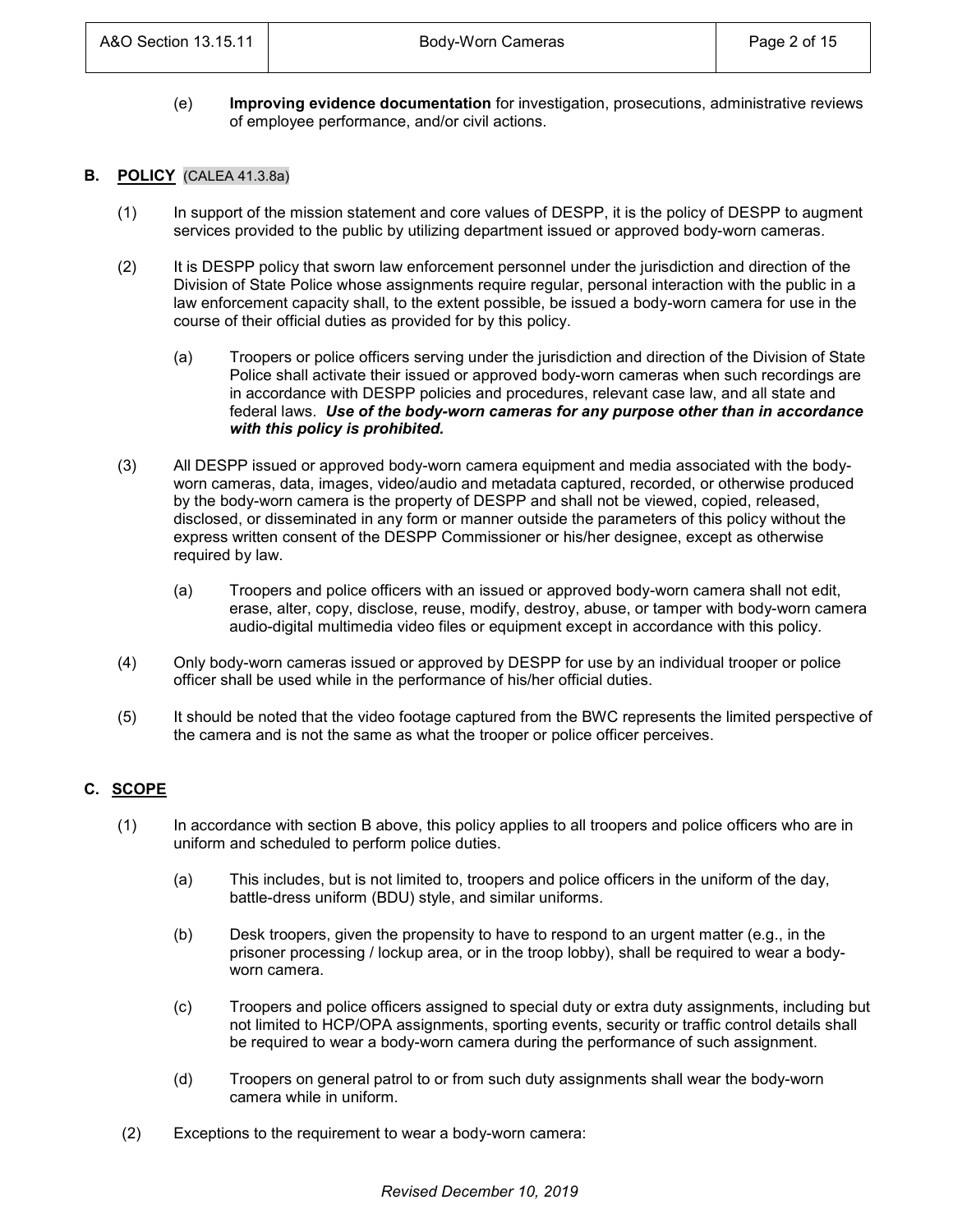- (a) Troopers and police officers assigned to attend training and/or complete administrative duties, and are not wearing a uniform are exempt from wearing a body-worn camera, but shall utilize and activate a BWC when feasible.
- (b) Troopers in the Class A uniform for ceremonial matters shall not wear the body-worn camera.
- (3) This policy does not govern the use of surreptitious/covert recording devices used in undercover operations.
- (4) This policy does not apply to or limit the use of in-car audio/video recording systems as defined in the State Police Administration and Operations (A&O) Manual, Section 13.15.

# **D. DEFINITIONS**

- (1) **Body-Worn Camera (BWC) —** A body-worn camera is an "on-the-body" video and audio recording system worn by a trooper/police officer to capture digital multimedia evidence as an additional means of documenting specific incidents in the field in the course and scope of his/her official duties.
- (2) **Digital Multimedia Video Files (DMVF) —** Digital multimedia video files consists of all digital recordings, to include but not limited to audio, video, photographs, and their associated metadata. Metadata includes any digital identifiers that are captured as part of the actual recording, such as date/time, GPS coordinates, labeling, etc.
- (3) **DESPP System Administrator (SA) —** A DESPP employee designated and authorized with full access to user rights who assigns and tracks master inventory of equipment and controls passwords and end-user security access rights.
- (4) **Evidence Transfer Management (ETM) —** ETM is the transfer of media from the body-worn camera to a secured server or other reliable secure storage source. The method of evidence transfer management for body-worn cameras shall be approved by the SA.
- (5) **Local Body-Worn Camera Coordinator —** A resident trooper or other assigned sworn DESPP employee that shall be responsible to assist with the implementation of body-worn cameras within his/her assigned town(s) by providing assistance and guidance to personnel assigned a body-worn camera. The Local BWC Coordinator shall act as liaison to the SA.
- (6) **Media —** For the purposes of this policy, references to media include photographs, audio recordings and video footage captured by the BWC device. The media is stored digitally and encrypted.
- (7) **Body-Worn Camera Liaison Supervisor —** A DESPP sworn employee who holds the rank of sergeant or higher who is designated by the troop or unit commanding officer to assist with the implementation of the body-worn camera within his/her troop/unit by providing assistance and guidance to troopers who are assigned a body-worn camera.

# **E. PROCEDURES**

#### (1) **Beginning of shift procedures**

- (a) Issued or approved BWC shall be worn at all times by the trooper or police officer while in the performance of his/her scheduled duties.
- (b) Issued and approved BWC shall be operated in accordance with the manufacturer's recommended guidelines, department training and department policies and procedures.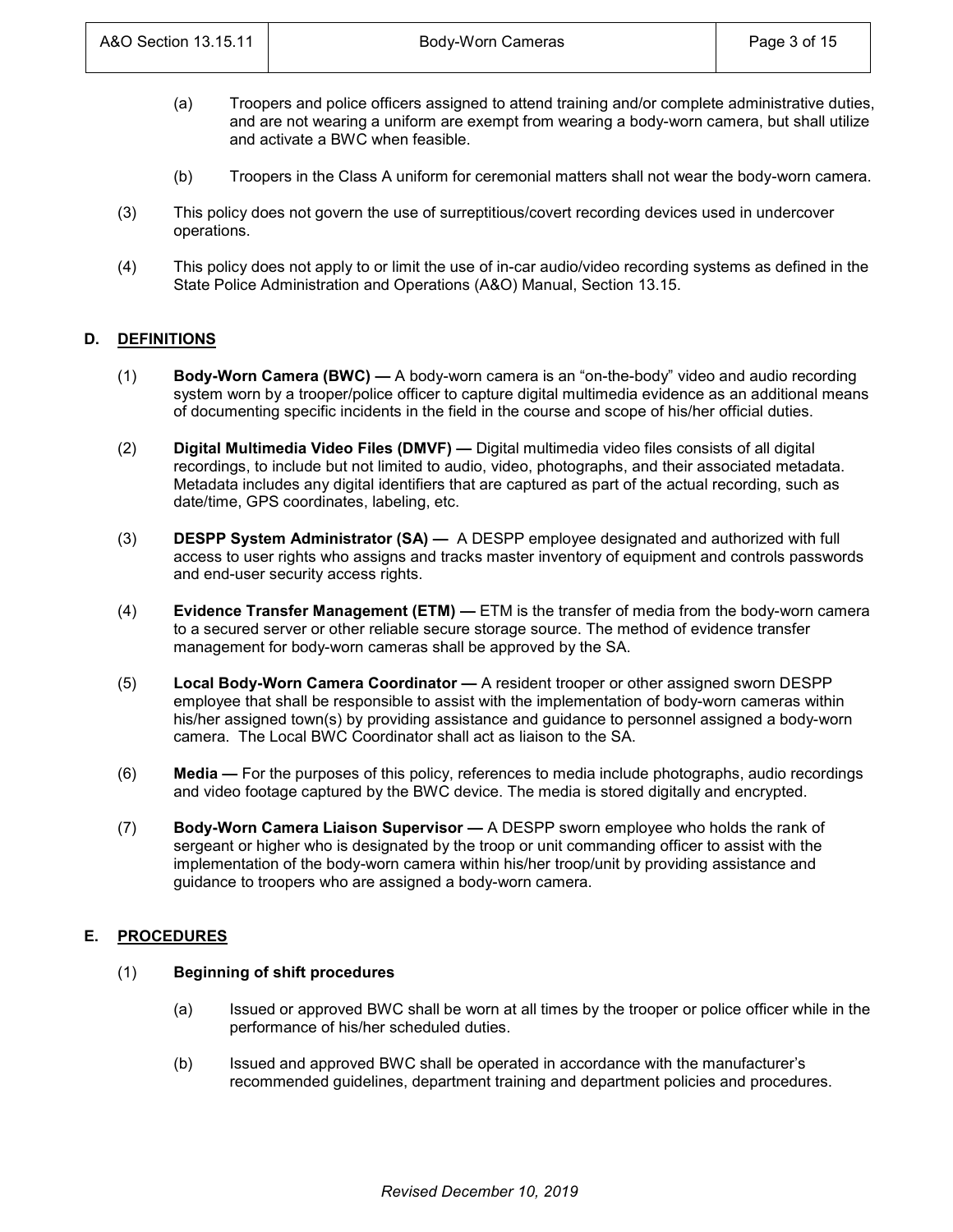- (c) Prior to the beginning of each shift, a trooper or police officer issued or assigned a BWC shall test and perform an inspection to ensure that the BWC is properly charged and functioning and that adequate storage capacity is available for recording. (CALEA 41.3.8e)
	- 1. If problems are encountered with any component of the system, the BWC shall not be used and the trooper or police officer shall arrange for repair or replacement through department established procedures, including notification to the Network Control Center (NCC).
		- [a] To the extent practicable, the trooper or police officer should be provided a replacement BWC as soon as possible.
	- 2. Malfunctions, damage, loss or theft of any issued or approved BWC shall be immediately reported by troopers or police officers to the on-duty shift supervisor.
		- [a] Malfunctions of State Police BWC equipment or components shall be called in to the NCC by the trooper assigned such equipment as soon as practical, in order to ensure proper tracking and timely resolution.
		- [b] State Police body-worn cameras that are lost or damaged shall be reported through the chain of command to the troop or unit commanding officer utilizing the Report of Equipment Damage Form, DPS-97-C.
		- [c] Any theft of an issued or approved BWC shall be reported to the troop or police department having jurisdiction where the crime occurred.
			- [1] The trooper or police officer reporting the damage, loss, or theft of a BWC shall detail the circumstances in a written memorandum and shall forward the memorandum through the chain of command to the Commanding Officer of the troop or unit where the trooper or police officer is assigned.
	- 3. General care and maintenance of a BWC shall be the responsibility of the trooper or police officer who has been issued the camera. (CALEA 41.3.8e)

# (2) **Use and activation of BWC** (CALEA 41.3.8b)

- (a) Troopers and police officers issued or assigned a BWC shall wear such camera on his/her outermost garment and shall position it above the midline of his/her torso when in use.
	- 1. Troopers and police officers shall not cover or obstruct the video lens or microphone of a BWC for the sole purpose of intentionally defeating the recording capabilities of a BWC when DESPP policies and procedures would otherwise require the BWC to record.
	- 2. Placement of a BWC on the uniform of a trooper or police officer shall not obstruct the view of or cover his/her name tag, badge, agency affiliation, or other mandated identification (e.g. FAA Security Identification Display Area badge).
		- [a] Troopers and police officers shall exercise due care to minimize the risk of identification badges or other uniform items from obstructing the BWC video lens.
- (b) Troopers and police officers issued or assigned a BWC shall activate the camera at the inception of an interaction with the public in a law enforcement capacity.
	- 1. For the purposes of this policy, "interacting with the public in a law enforcement capacity" means that a trooper or a police officer is in personal contact with one or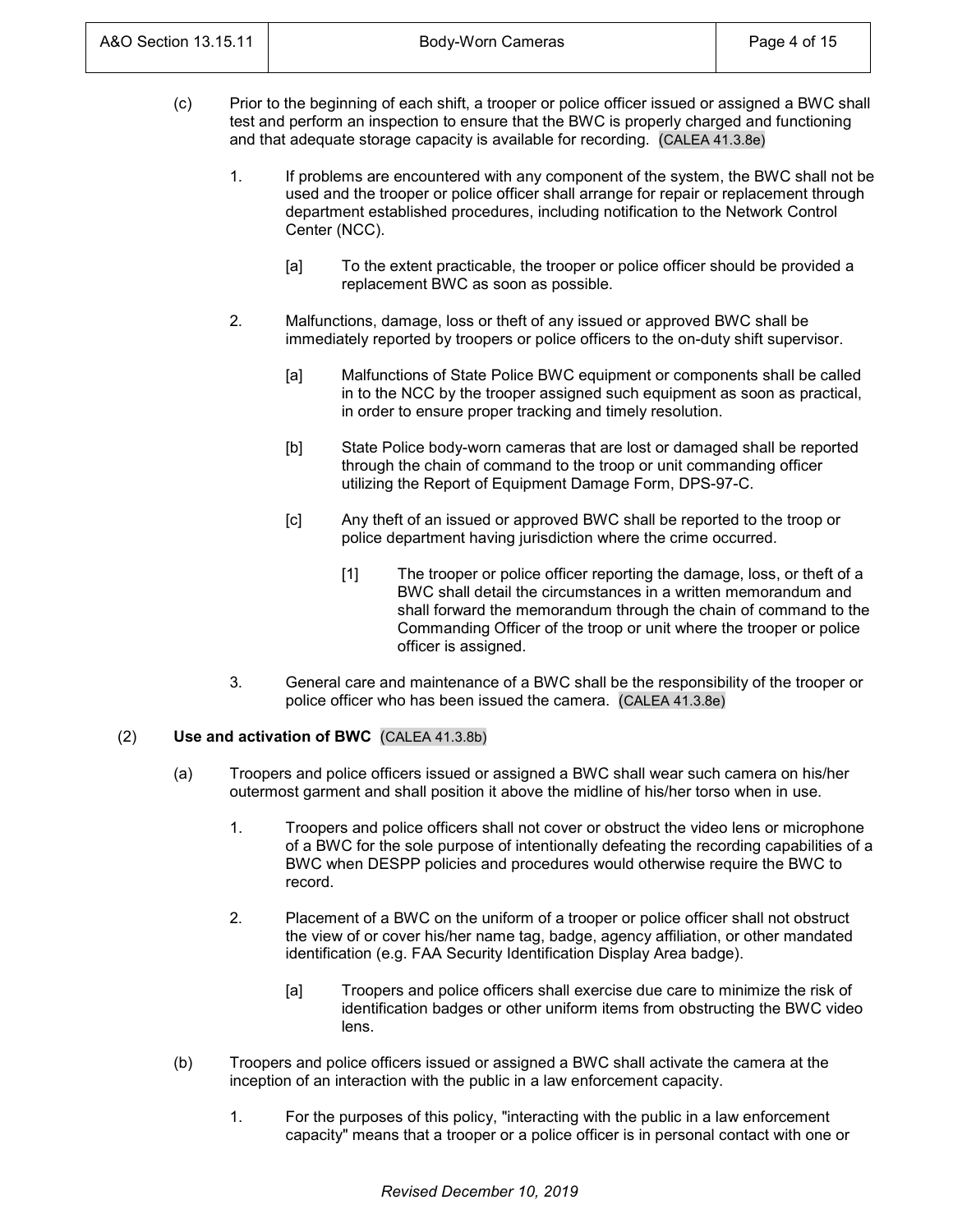more members of the public, the purpose of which is to conduct a self-initiated investigation into, or to respond to a complaint involving, the possible commission of any offense, violation or infraction.

- 2. In addition, troopers and police officers shall record the following:
	- [a] Vehicular pursuits;
	- [b] Foot pursuits;
	- [c] Motorist assists;
	- [d] The taking of statements from suspects, witnesses and victims;
	- [e] The conducting of interviews with suspects, witnesses and victims;
	- [f] Transportation and processing of prisoners;
	- [g] Any incident or event not otherwise prohibited by this policy, where the trooper or police officer anticipates a use of force encounter to occur;
	- [h] Any incident or event not otherwise prohibited by this policy, which may be dangerous, unpredictable, or potentially useful for department training purposes; or
	- [i] Situations where a trooper or police officer, by reason of training and experience, determines that the incident should be documented on video.

#### *Note: At no time should troopers or police officers disregard officer safety or the safety of the public for the purpose of activating or utilizing the body-worn camera. For example, in some off-duty situations immediate access to, and utilization of, an issued body-worn camera, may not always be feasible.*

- 3. If circumstances prevent the trooper or police officer from activating a BWC recording at the inception of an interaction (such as being unsafe or impracticable) the trooper or police officer shall begin the recording as soon as safe and practicable.
- (c) Once the BWC is activated for the purpose of documenting an interaction with the public in a law enforcement capacity, it should remain activated until the interaction with the public has concluded to ensure the integrity of the recording, except as otherwise provided for by law or by this policy.
	- 1. Additional troopers or police officers arriving on a scene who have been issued or assigned a BWC shall also record the interaction with the public, and shall also continue to record until the completion of the incident.
	- 2. For purposes of this policy, conclusion of an interaction with the public occurs when a trooper or police officer terminates his/her law enforcement contact with a member of the public.
- (d) Troopers and police officers utilizing a BWC that are asked by a person with whom they are interacting as to whether such interaction is being recorded should inform the person they are being recorded, unless doing so would be unsafe.
	- 1. Troopers and police officers utilizing a BWC are neither mandated nor prohibited from informing any person with whom they are interacting that such interaction is being recorded prior to being asked.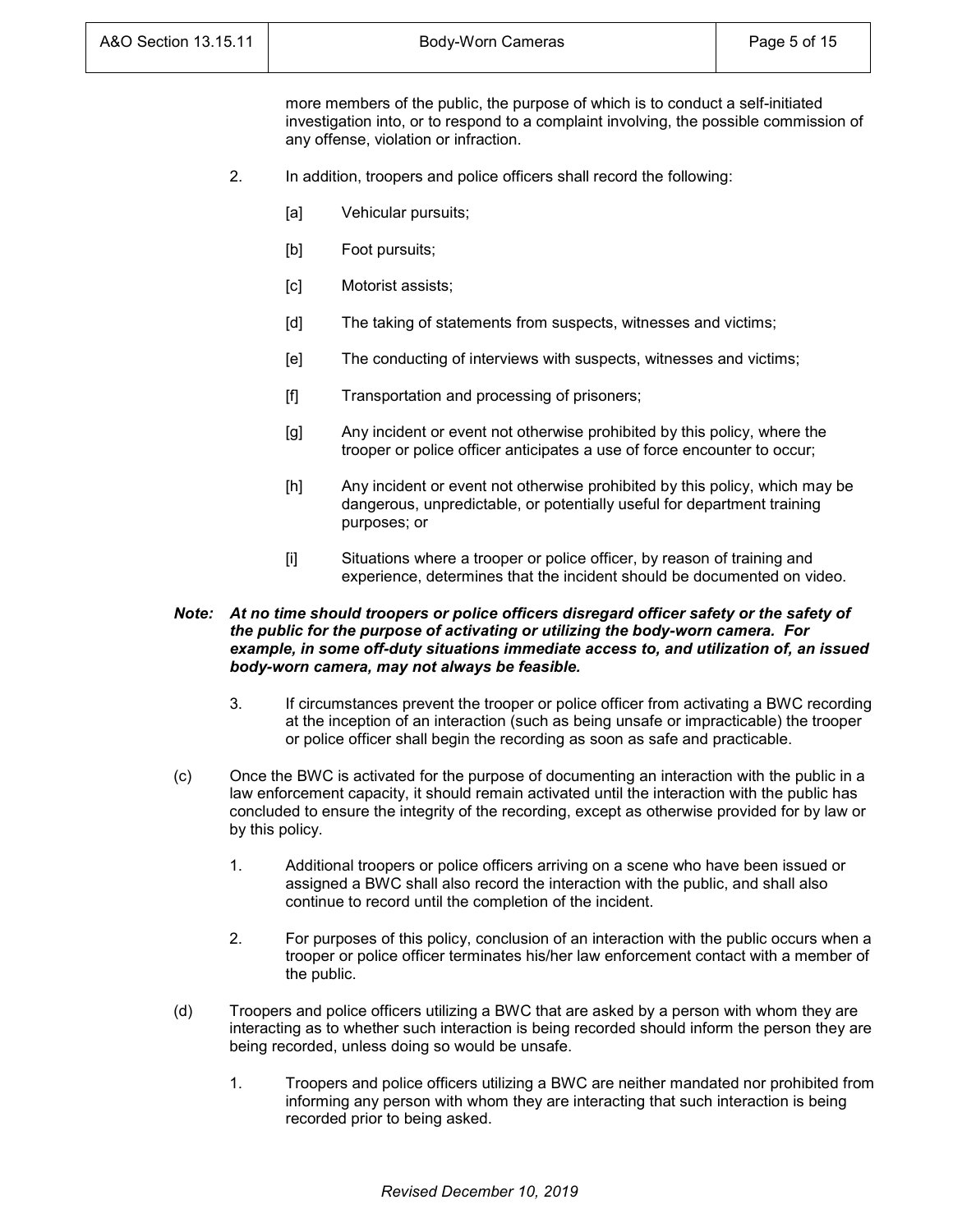### (3) **Deactivation of BWC and Prohibitions on the use of BWC** (CALEA 41.3.8b)

- (a) Except as otherwise required by this policy, no trooper or police officer shall use body-worn recording equipment to *intentionally* record:
	- 1. A communication with other law enforcement agency personnel, except that which may be recorded as the officer performs his or her duties;
	- 2. An encounter with an undercover officer or informant;
	- 3. When an officer is on break or is otherwise engaged in a personal activity;
	- 4. A person undergoing a medical or psychological evaluation, procedure or treatment;
	- 5. Any person other than a suspect or a witness to a crime if a trooper or police officer is wearing his/her issued or approved body-worn camera in a hospital or other medical facility setting;
	- 6. In a mental health facility, unless responding to a call involving a suspect or a witness to a crime who is thought to be present in the facility;
	- 7. Any private conversation to which the trooper or police officer is not a party;
	- 8. A telephonic conversation, except in accordance with the provisions of state and federal law while in the lawful performance of their official duties;
	- 9. A strip search (Refer to A&O Manual § 19.2.8); or
	- 10. In a locker room, changing room or restroom, unless confronting a violent or assaultive suspect or in an anticipated use of force instance.
- (b) Deactivation of a body-worn camera under certain circumstances:
	- 1. Although generally, body-worn cameras should remain activated until the conclusion of an incident (see section  $E(2)(c)(2)$  above), troopers and police officers may consider requests to deactivate the body-worn camera should he/she determine that, based upon the circumstances, the investigation could be significantly hampered if the recording were to continue. Whenever possible, troopers and police officers should consult with supervisors before making the decision as to whether to deactivate their body-worn camera.
	- 2. Whenever possible, a trooper or police officer who deactivates or mutes the body-worn camera during the course of an event in which this policy otherwise requires recording shall both record on the camera the reason for the interruption, termination or muting of recording prior to deactivating the body-worn camera, and document such event in his/her report, or in an instance in which no written report is completed, in the Computer Aided Dispatch (CAD) event pertaining to the incident.
- (c) Troopers and police officers shall not remove the BWC from their uniform in order to use the BWC as a handheld or fixed recording device.

#### (4) **Malfunction of Body-Worn Camera**

(a) If any malfunction or unintentional failure to record in accordance with this policy occurs, the trooper and/or police officer shall document the reason and notify the on-duty shift supervisor regarding the lack of recording.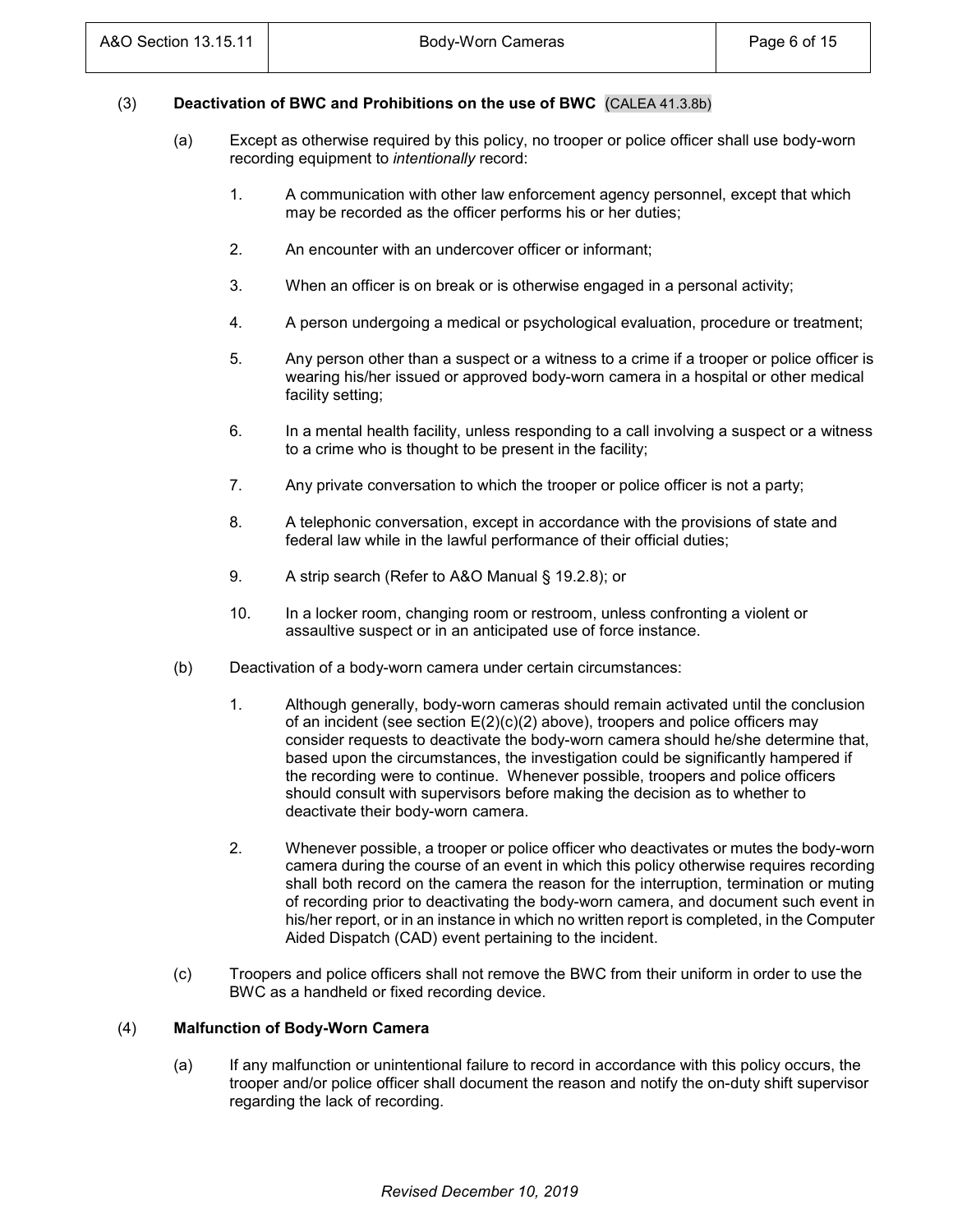1. Documentation may be in the form of an incident report, noted on a citation or summons, or electronically recorded in a CAD event.

#### (5) **Event Classification**

(a) Troopers and police officers who have recorded an event on their issued or assigned BWC shall ensure the event is classified into the appropriate category in a timely manner as determined through training and DESPP procedures.

#### (6) **End of shift procedures**

- (a) Troopers and police officers shall ensure that all files from an issued or approved body-worn camera are securely downloaded with sufficient frequency so as to ensure that there remains adequate data storage available for recording future incidents.
	- 1. In the event that an incident necessitates the immediate retrieval of BWC digital multimedia video files for chain of custody purposes (including but not limited to officer-involved shootings and in-custody deaths) as determined by the commanding officer responsible for the investigation, the trooper or police officer shall follow the instructions of the commanding officer or his/her designee on how the BWC will be secured and downloaded.
- (b) Troopers and police officers shall cause the following BWC digital multimedia video files to be stored, downloaded, transferred or otherwise saved and labeled, cataloged and/or submitted as evidence:
	- 1. Any incident where an arrest is made or may be made;
	- 2. Any incident where a search is conducted;
	- 3. An event that is a major motor vehicle or criminal incident involving death, serious injury, or catastrophic property damage;
	- 4. An oral, written or sign language statement of a person under investigation for or accused of a capital felony or a class A or B felony made as a result of a custodial interrogation at a place of detention;
	- 5. An event that captures a trooper or police officer's reportable use of force in the discharge of his/her official duties;
	- 6. Any event that captures the injury or alleged injury of any person in the care, custody or control of any DESPP employee or police officer serving under the jurisdiction and direction of the Division of State Police in the performance of his/her duties;
	- 7. Any interaction with the public where the trooper or police officer determines that it would be prudent to retain the recording for longer than the minimum retention period set forth in this policy; or
	- 8. Any incident in which an on-duty supervisor or commander determines that it would be prudent to retain the recording for longer than the minimum retention period set forth in this policy.

# **F. TRAINING** (CALEA 41.3.8f)

(1) No trooper or police officer under the jurisdiction and direction of the Division of State Police shall use an issued or approved BWC prior to being trained in accordance with statutes in the use of the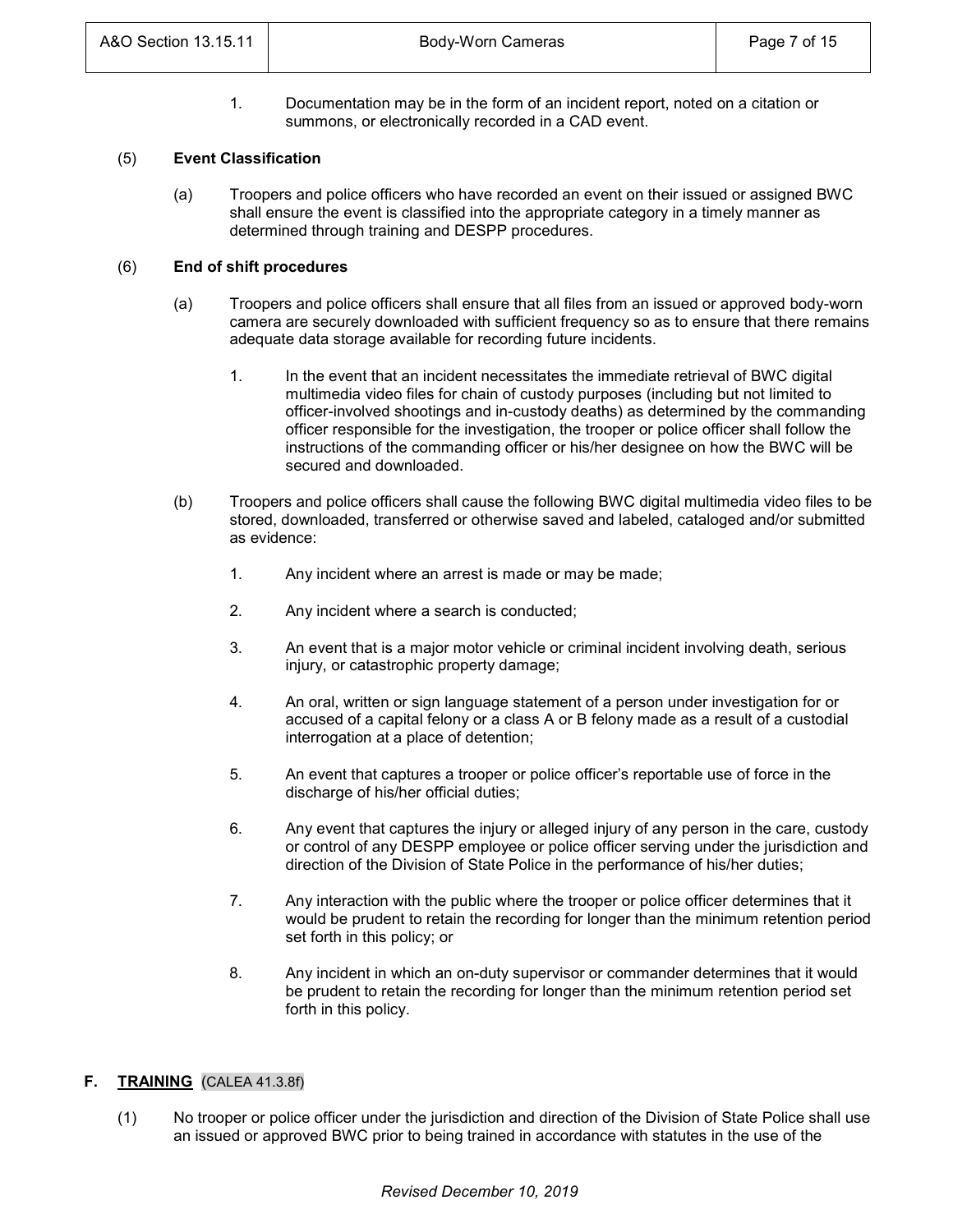equipment, and in the retention of data created by such equipment. Every trooper or police officer shall receive training as to Body Worn Cameras at least annually. Training shall include the use of such equipment, retention of data created by, and the care and maintenance of such equipment.

- (a) These training requirements shall apply to all sworn personnel
- (b) Sworn supervisors who perform reviews of BWC recordings as part of their duties shall also be trained in aspects related to the review of BWC recordings.
- (2) Any other DESPP employee that utilizes BWC equipment for purposes of duplication, redaction or data storage shall receive initial training in the use of such equipment.
- (3) Troopers and police officers should notify the on-duty shift supervisor of any recorded media that may be of value for training purposes, such as officer safety, etc. The on-duty shift supervisor shall evaluate that segment of the recording in question and make an assessment of its application for training. If the media is copied for training purposes, it shall be appropriately documented at the Troop/Unit level and forwarded to the Connecticut State Police Training Academy for review through the chain of command.

# **G. RESPONSIBILITIES OF PERSONNEL**

- (1) Troopers and police officers utilizing an issued or approved BWC shall be responsible for the following documentation:
	- (a) DESPP incident reports shall include reference to any BWC recordings made pursuant to this policy
		- 1. In the event that a recording is made on other than a trooper or police officer's permanently issued or assigned BWC, and the BWC is not electronically linked to that trooper or police officer's identifying information (e.g. badge number or employee number), the make, model and serial number of the BWC used shall be noted in the incident report.

#### *Note: Body-worn camera recordings are not a replacement for in-car video camera recordings, still photography or a written report.*

- (b) If an incident has been recorded and an incident report is not required, but an infraction, citation or summons is issued, the trooper or police officer shall document the use of a BWC on such note to the prosecuting authority, if applicable, and/or in the CAD event corresponding with the incident.
- (2) Supervisors
	- (a) Supervisors shall ensure that troopers and police officers equipped with issued or approved BWCs are utilizing the camera in accordance with policy and procedures as defined herein.
	- (b) Supervisors shall periodically inspect issued or approved BWC equipment assigned to troopers and police officers to ensure proper operability per testing protocols provided through training and manufacturer's recommendations.
	- (c) Supervisors shall ensure that upon being informed by a trooper or police officer under their supervision that the trooper or police officer's BWC equipment is lost, damaged or malfunctioning, that such BWC equipment is inspected and repaired or replaced, as necessary, to the extent practicable.
	- (d) Supervisors shall conduct a monthly review of all personnel assigned a BWC. The frequency for review will be at least one (1) BWC review per month for personnel assigned a BWC. The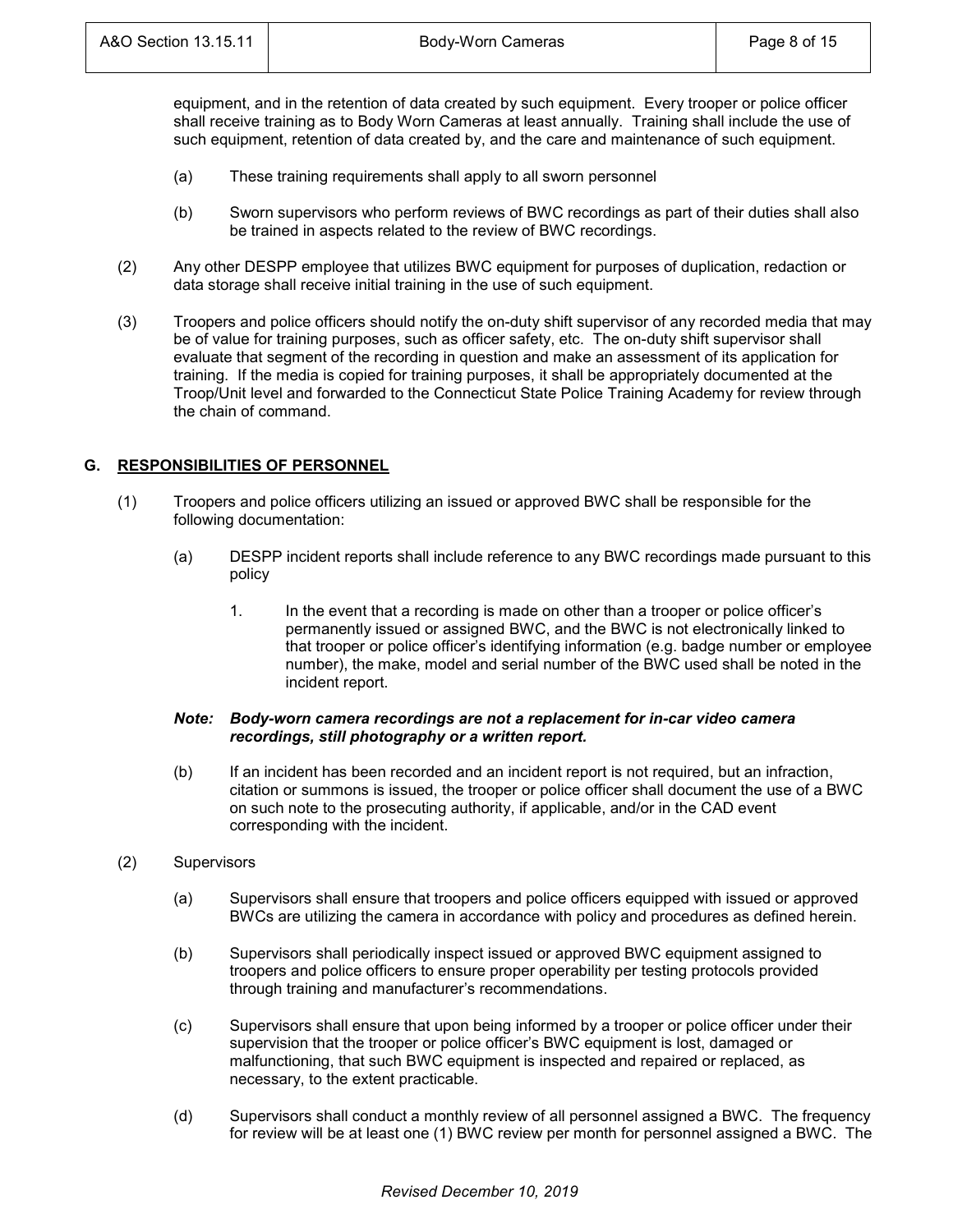purpose is to review issued or approved BWC recordings of traffic stops and citizen contacts of assigned personnel in accordance with this policy as well as reports generated as a result of these incidents to: (CALEA 41.3.8g)

- 1. Ensure BWC equipment is operating properly;
- 2. Ensure that troopers and police officers are utilizing the BWCs appropriately and in accordance with policies and procedures; and
- 3. Identify any areas in which additional training, policy revisions, or guidance is required.

The monthly supervisory review of BWC recordings shall be documented as a CAD event, (call type of Administrative Services, sub-type BWC Review).

- (e) Supervisors shall ensure that all body-worn camera video files are appropriately preserved in accordance with this policy.
- (3) Body-Worn Camera Liaison Supervisor
	- (a) Each troop, unit or duty station with personnel assigned or issued BWCs shall appoint a Body-Worn Camera Liaison Supervisor. The Body-Worn Camera Liaison Supervisor shall have oversight and responsibilities including, but not limited to, the following:
		- 1. Operation and use of the system;
		- 2. System evaluation;
		- 3. Training;
		- 4. Policy and procedure review and evaluation; and
		- 5. Coordination with DESPP information technology personnel regarding system related issues.
	- (b) The Body-Worn Camera Liaison Supervisor shall ensure that all body-worn camera digital multimedia video files of evidentiary value are secured and retained in accordance with this policy.
	- (c) The Body-Worn Camera Liaison Supervisor shall ensure that requests for disclosure of BWC digital multimedia video files are immediately forwarded to Legal Affairs for processing, and shall serve as liaison to Legal Affairs in fulfillment of such requests.
	- (d) The Body-Worn Camera Liaison Supervisor shall ensure that functionality tests of spare BWC units assigned to his/her troop, unit or duty station are conducted monthly to ensure operational readiness.
		- 1. BWC equipment that is found to not be operational shall be documented, and repair or replacement arranged through department established procedures, including notification to the Network Control Center (NCC).
- (4) Local Body-Worn Camera Coordinator
	- (a) The Local Body-Worn Camera Coordinator shall be responsible for assisting with the implementation of body-worn cameras within his/her town, including to provide assistance and guidance to personnel assigned a BWC. The Local Body-Worn Camera Coordinator shall liaison with the appropriate Body-Worn Camera Liaison Supervisor and the DESPP System Administrator as required.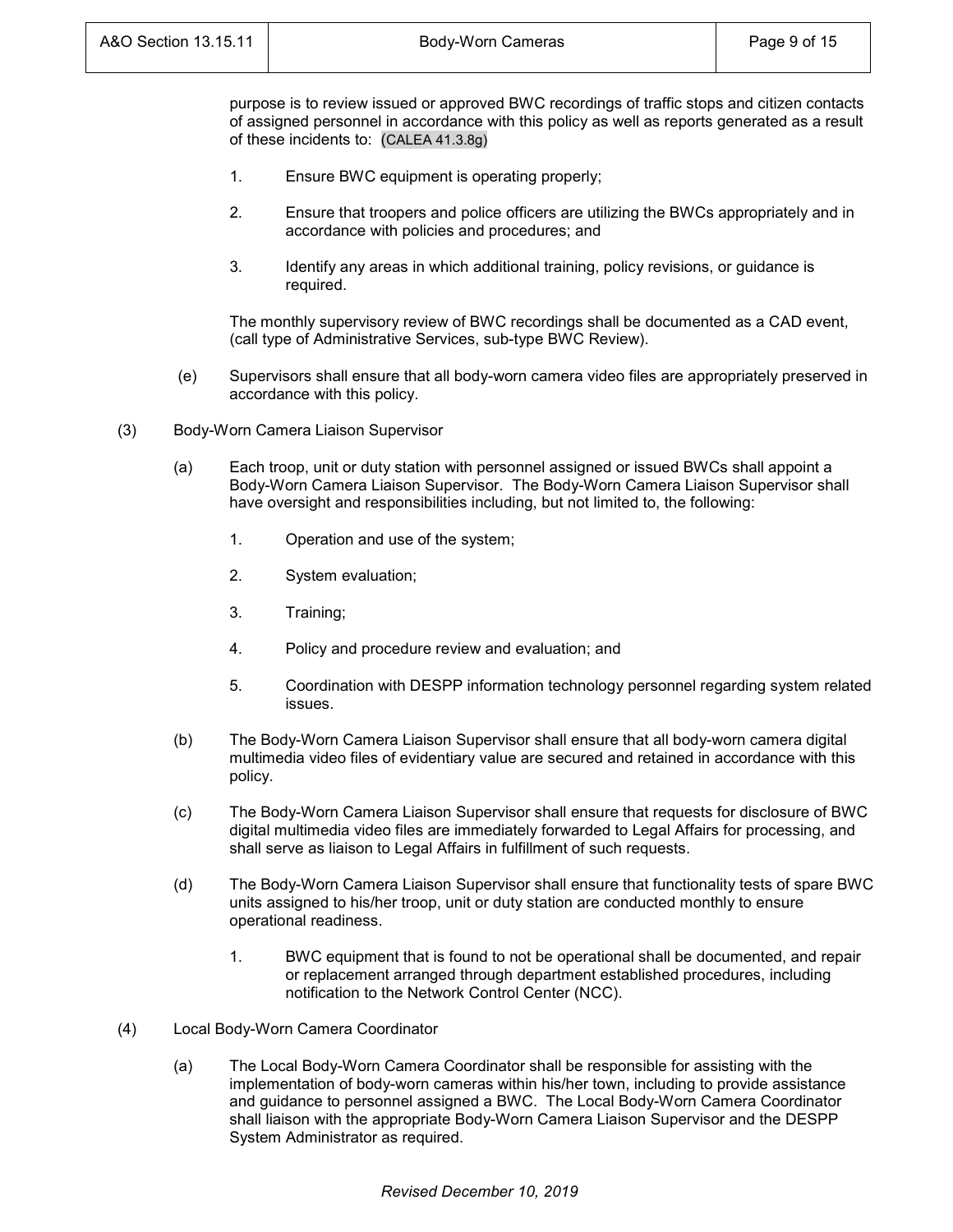(5) DESPP System Administrator (SA)

The SA shall:

- (a) Oversee and administer the storage and management of all DESPP digital multimedia video files generated by the use of issued or authorized body-worn cameras, including but not limited to:
	- 1. Assigning and tracking inventory of equipment;
	- 2. Password control;
	- 3. End-user security access rights;
	- 4. Control checks of video and sound quality;
- (b) Ensure that stored data is purged from the body-worn camera system operations software and hardware in accordance with state library retention records and DESPP policies and procedures;
- (c) Ensure that body-worn camera video files that are subject to a preservation request or other court order are appropriately preserved;
- (d) Designate personnel who will be authorized to access the secure media collected on the systems operations software server and periodically conduct body-worn camera stored data queries;
- (e) Ensure that DESPP personnel who are authorized to use department body-worn cameras system operations software are appropriately trained prior to utilizing the system;
	- 1. Ensure that all systems operations software training is documented;
	- 2. Ensure ongoing systems operations software training is provided to DESPP personnel as needed;
- (f) Approve the method of evidence transfer management from the body-worn camera to a secured server, cloud or other secured digital media storage; and
- (g) Serve as liaison with the Troop Body-Worn Camera Liaison Supervisor (and the Local Body-Worn Camera Coordinators, to the extent necessary) and to manufacturer representatives on operational and equipment related matters to include data, storage, security, retention, access, and policy compliance.
- (h) Coordinate requests for access to recorded incidents for troopers and police officers or as directed by the DESPP Commissioner or his/her designee.

# **H. ACCESS TO UPLOADED DIGITAL MULTIMEDIA VIDEO FILES** (CALEA 41.3.8c)

- (1) General access to digital multimedia video files shall be granted to authorized personnel only. It is the responsibility of any authorized personnel to keep their user names and passwords confidential. Accessing, copying, or releasing any digital multimedia video files for other than official law enforcement purposes is strictly prohibited, except as otherwise required by state and federal statutes, and DESPP policies and procedures.
	- (a) A trooper or police officer may review a recording from his or her issued or assigned BWC equipment in order to assist such officer with the preparation of a report (including explanatory memorandums) or otherwise in the performance of his or her duties.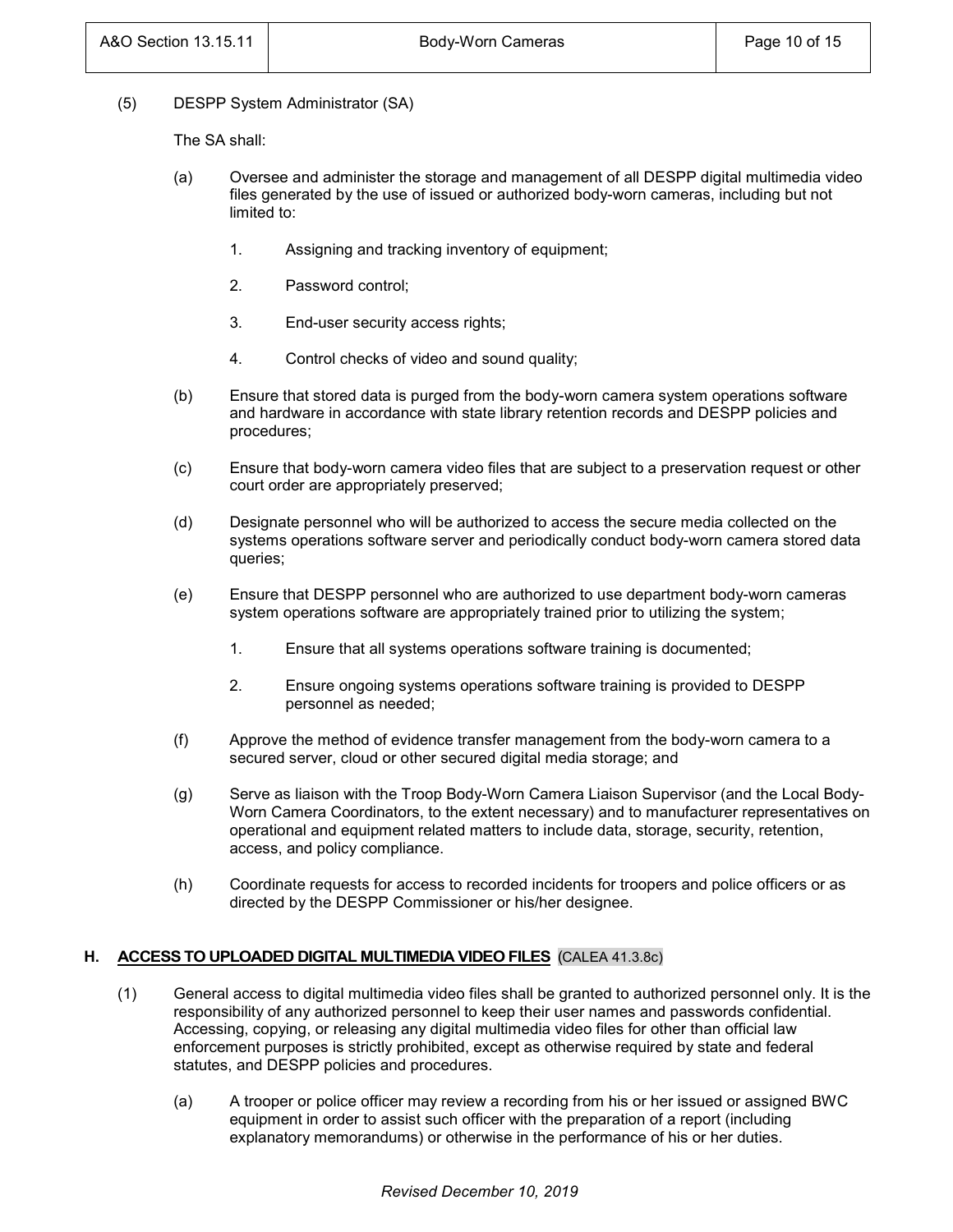- (b) Troopers and other law enforcement personnel may review a recording from his or her issued or assigned body-worn recording equipment in order to assist such officer in providing a statement as a witness to events which are the subject of a department internal administrative inquiry, including officer involved shooting investigations;
- (c) If a trooper or police officer is giving a formal statement about the use of force, or if a trooper or police officer is the subject of a disciplinary investigation in which a recording from BWC equipment is being considered as part of a review of an incident, the trooper or police officer shall have the right to review such recording in the presence of the trooper or police officer's attorney or labor representative.
- (2) Under no circumstances shall any individual with access to BWC media or data files be allowed to use, show, reproduce or release recordings for the purpose of ridicule or embarrassment of any trooper, police officer or individual, or for other non-law enforcement related purposes. This includes disclosure of any portion of a BWC video file to a media organization unless such disclosure has been approved in advance by the DESPP Commissioner or his/her designee.
- (3) Digital multimedia video files may be reviewed by individuals other than the recording trooper or police officer in any of the following situations:
	- (a) A supervisor may review specific body-worn camera digital multimedia video files for the purpose of training, performance review, critique, early intervention inquiries, civil claims, administrative inquiry, or other articulable reason when advancing the best interest of the public, the department, or the trooper.
	- (b) By a supervisor investigating or adjudicating a complaint regarding a specific act of officer conduct;
	- (c) Field Training Officers may use digital multimedia video files captured via a BWC to provide training to assigned trooper trainees and to assist with the completion of the Daily Observation Report (DOR).
	- (d) By technical support staff for purposes of assessing proper functioning of BWC;
	- (e) By the Internal Affairs Unit when participating in an official misconduct investigation concerning a specific act of officer conduct alleged in a complaint of misconduct;
	- (f) By a sworn DESPP employee or other law enforcement officer who is participating in a criminal investigation for which the recording may be relevant to such investigation;
	- (g) By the Legal Affairs Unit;
	- (h) If a trooper or police officer is giving a formal statement about the use of force, or if a trooper or police officer is the subject of a disciplinary investigation in which a recording from bodyworn recording equipment is being considered as part of a review of an incident, such trooper or police officer shall have the right to review recordings from other troopers' or police officers' body-worn recording equipment capturing the trooper or police officer's image or voice during the incident under review;
	- (i) By DESPP employees assigned to the Connecticut State Police Training Academy and the State Police Canine Training Unit for assessing possible training value. Such recordings may be shown for training purposes;
	- (j) By representatives of the Division of Criminal Justice, Office of the Attorney General, retained counsel and other authorized claims representatives in the course of their official duties;
	- (k) By other DESPP personnel as authorized by the Deputy Commissioner of the Division of State Police or his/her designee for use in the performance of their official duties.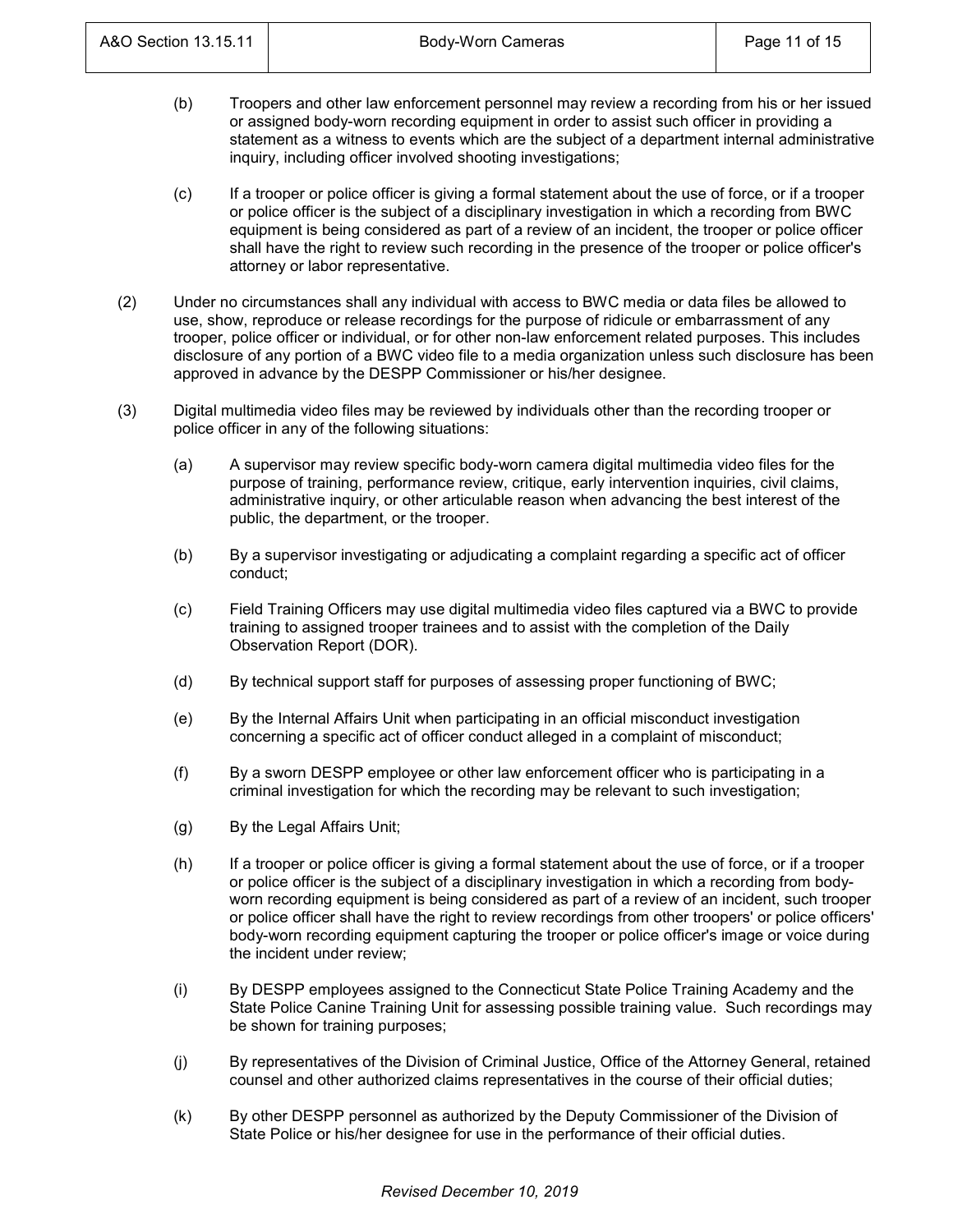### **I. RELEASING OR DUPLICATING BODY-WORN CAMERA RECORDINGS**

- (1) Records created using DESPP issued or approved BWC equipment may be subject to release under the Connecticut Freedom of Information Act (FOIA) in accordance with applicable Connecticut General Statutes.
- (2) In accordance with C.G.S. § 29-6d, no record created using BWC equipment of an occurrence or situation described below shall be subject to disclosure under the FOIA, and any such record shall be confidential:
	- (a) A communication with other law enforcement agency personnel, except that which may be recorded as the trooper or officer performs his or her duties;
	- (b) An encounter with an undercover officer or informant;
	- (c) When an officer is on break or is otherwise engaged in a personal activity;
	- (d) A person undergoing a medical or psychological evaluation, procedure or treatment;
	- (e) Any person other than a suspect to a crime if a trooper or police officer is wearing such equipment in a hospital or other medical facility setting;
	- (f) In a mental health facility, unless responding to a call involving a suspect to a crime who is thought to be present in the facility;
	- (g) A scene of an incident that involves the following, if disclosure could reasonably be expected to constitute an unwarranted invasion of personal privacy in the case of any such victim:
		- 1. A victim of domestic or sexual abuse;
		- 2. A victim of homicide or suicide; or
		- 3. A deceased victim of an accident; or
	- (h) A minor, except that the record of a minor created using BWC equipment shall be disclosed if:
		- 1. The minor and the parent or guardian of such minor consent to the disclosure of such record;
		- 2. A trooper or police officer is the subject of an allegation of misconduct made by such minor or the parent or guardian of such minor, and the person representing such trooper or officer in an investigation of such alleged misconduct requests disclosure of such record for the sole purpose of preparing a defense to such allegation; or
		- 3. A person is charged with a crime and defense counsel for such person requests disclosure of such record for the sole purpose of assisting in such person's defense and the discovery of such record as evidence is otherwise discoverable.
- (3) Releasing Body-Worn Camera Digital Multimedia Video Files
	- (a) Processing Freedom of Information Act (FOIA), media and other public requests
		- 1. All FOIA requests, media requests, and other public requests for body-worn camera digital multimedia video files shall be processed through the Legal Affairs Unit.
	- (b) Redaction of BWC DMVF prior to release to an entity outside of agency control shall be performed only by authorized personnel from Legal Affairs, Reports and Records, the Division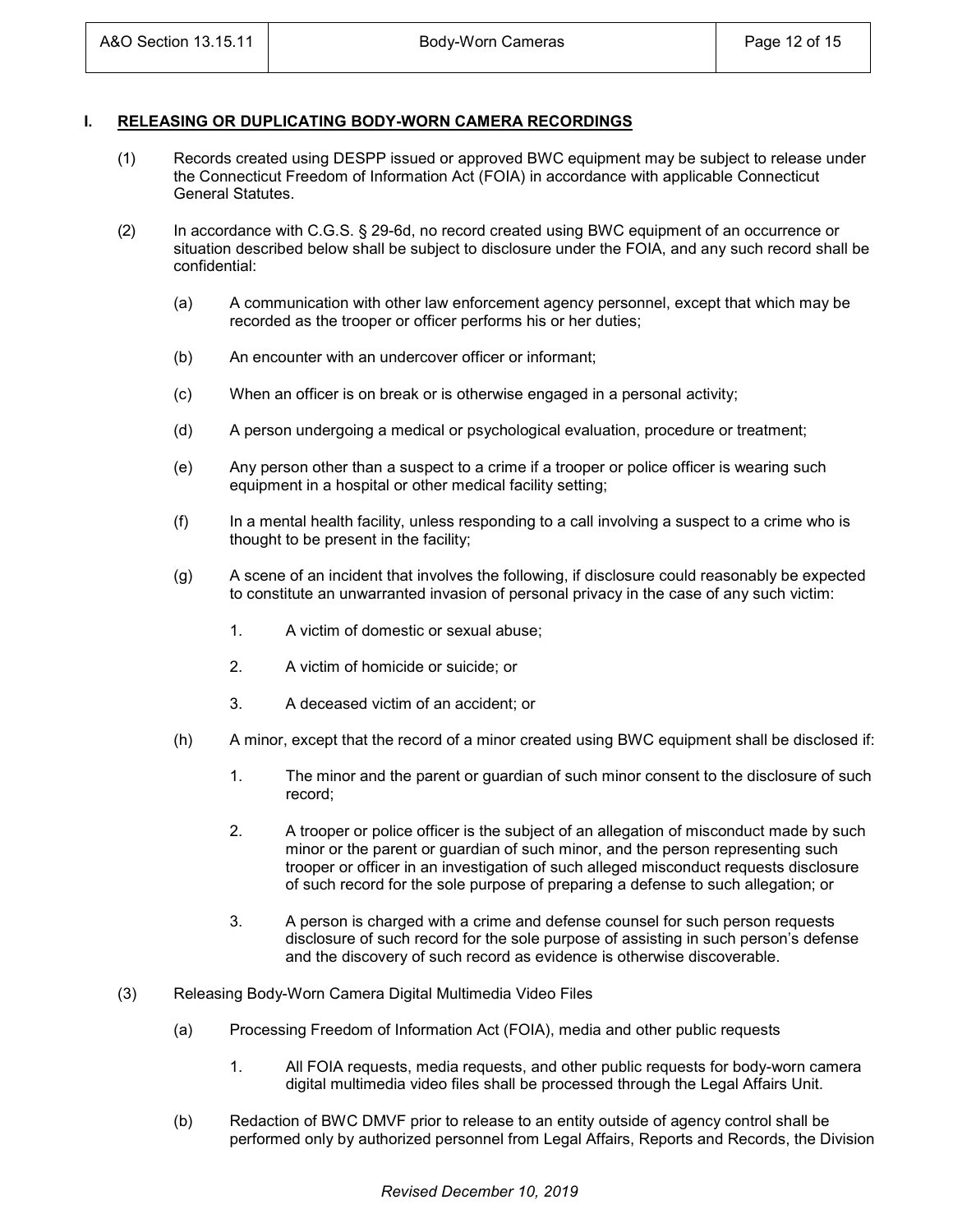of Scientific Services, or other personnel specifically designated by the Commissioner or his/her designee.

- (c) Not later than forty-eight (48) hours following a trooper or police officer's review of a recording involving the use of force by that trooper or police officer consistent with C.G.S. § 29-6d(f), or if the trooper or police officer does not review the recording, not later than ninety-six (96) hours following the recorded use of force incident, whichever is earlier, such recording shall be disclosed, upon request, to the public, subject to the provisions of C.G.S. § 29-6d(g) and section  $I(2)$  of this policy.
- (4) Duplicating Body-Worn Camera Digital Multimedia Video Files
	- (a) A trooper or police officer who is required to produce a digital multimedia video file pursuant to a subpoena or other court order shall arrange through the Legal Affairs Unit or other designated, authorized entity, prior to the date of court appearance, for a copy of the required portion of the original video file to be duplicated.
		- 1. Depending on the nature of the case, the Legal Affairs Unit may direct the troop or unit to duplicate the digital multimedia video file directly.
	- (b) The original digital multimedia video file, as well as any duplicate copy, shall be stored and maintained in accordance with this policy and any other controlling policies and procedures.
	- (c) In addition to court proceedings and/or internal investigations, digital multimedia video files may be duplicated by the Troop Body-Worn Camera Liaison Supervisor for training or other authorized purposes as designated by the troop/unit commander, consistent with controlling statutes and policies.
	- (d) The duplication of digital multimedia video files to be provided directly to a state's attorney in order to assist in the prosecution of a criminal or motor vehicle case is permitted by troopers and police officers involved in the case, and at the originating troop/unit where the case was initiated from.
		- 1. Such copies are intended for the state's attorney's office only, as they have not been redacted or vetted against public disclosure guidelines.

# **J. STORAGE AND RETENTION** (CALEA 41.3.8d)

- (1) Digital multimedia video files shall be maintained in an approved storage location, such as a server, storage device, website or other approved secure storage media authorized by DESPP.
- (2) All digital multimedia video files shall be stored in compliance with the Federal Bureau of Investigation (FBI) Criminal Justice Information Services (CJIS) security policy that governs access to law enforcement data (Reference A&O Manual § 9.3.5 for details).
- (3) All digital multimedia video files shall be securely stored in accordance with state record retention laws and DESPP policy and procedures.
	- (a) Digital multimedia video files not reproduced for evidentiary purposes or otherwise required to be preserved in accordance with this policy shall be maintained for a minimum period of ninety (90) days.
	- (b) Digital multimedia video files shall be preserved while a case remains open and under investigation, or while criminal or civil proceedings are ongoing or reasonably anticipated, or in accordance with the State Records Retention Schedule, whichever is greater.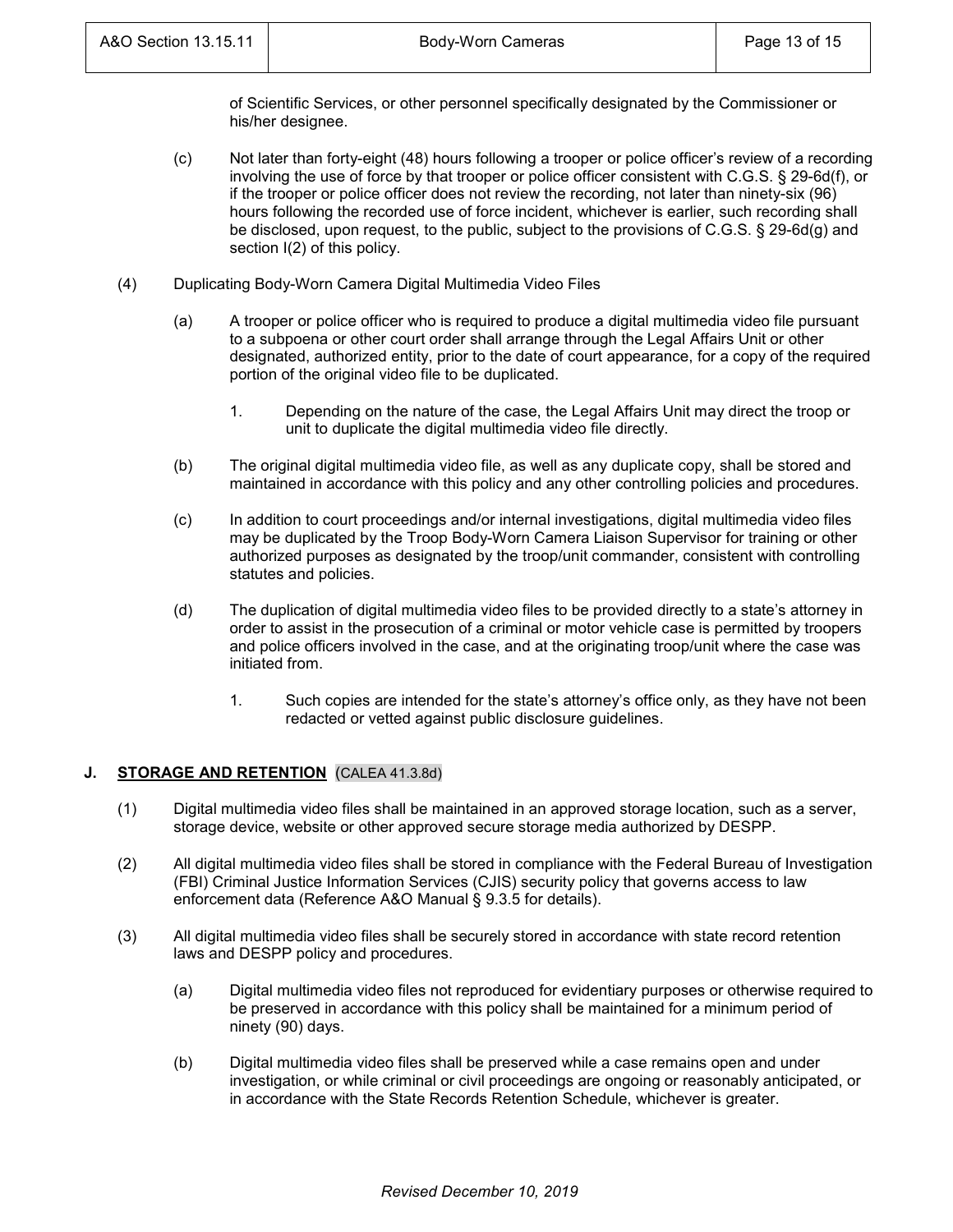- (c) All other digital multimedia video files reproduced or otherwise caused to be preserved shall be maintained for a period of four (4) years in accordance with state record retention requirements.
	- 1. Any event subject to reproduction or preservation under this provision shall be tagged by the user with the appropriate call for service (CFS) number(s) to enable video files to be grouped by case or other common identifier.
- (d) Digital multimedia video files shall be preserved in accordance with any specific request by representatives of the Division of Criminal Justice, Office of the Attorney General, retained counsel and other authorized claims representatives in the course of their official duties.
	- 1. Upon receiving any such preservation request, any trooper, police officer or other DESPP employee or agent with access to the affected uploaded digital multimedia video files shall take prompt, necessary action to ensure such files are preserved, including but not necessarily limited to re-classification of file(s) to a category that ensures longer retention.
	- 2. All such preservation requests shall be promptly brought to the attention of the recipient's supervisor and the Legal Affairs Unit for further action.
- (e) Digital multimedia video files shall be preserved in response to oral, electronic or written preservation requests from any member of the public where such requests indicate that litigation may be reasonably anticipated.
	- 1. Upon receiving any such preservation request, any trooper, police officer or other DESPP employee or agent with access to the affected uploaded digital multimedia video files shall take prompt, necessary action to ensure such files are preserved, including but not necessarily limited to re-classification of file(s) to a category that ensures longer retention.
	- 2. All such preservation requests shall be promptly brought to the attention of the recipient's supervisor and the Legal Affairs Unit for further action.
- (f) Whenever a request for preservation is received from the Division of State Police Legal Affairs Unit, for digital multimedia video files, the affected trooper or police officer, or the Body Worn Camera Liaison Supervisor(s) for the affected troop(s)/unit(s) shall ensure prompt and necessary action is taken to ensure such files are preserved.
	- 1. Upon receiving any such preservation request, any trooper, police officer or other DESPP employee or agent with access to the affected uploaded digital multimedia video files shall take prompt, necessary action to ensure such files are preserved, including but not necessarily limited to re-classification of file(s) to a category that ensures longer retention and tagging of the file with any file numbers, case numbers, etc. as may be directed by the Legal Affairs Unit.
	- 2. An affirmative response shall be provided to the Legal Affairs Unit in the manner and detail directed by the unit, certifying that such files were appropriately preserved, classified, tagged, etc.
	- 3. Digital multimedia video files do not need to be duplicated or copied to a storage media pursuant to such requests unless so specified by the Legal Affairs Unit, or no other reasonable means exist to adequately preserve the files in question.
- (4) Digital multimedia video files stored relative to personnel misconduct investigations by the Internal Affairs Unit shall be in accordance with any orders and guidelines issued by the Commanding Officer of Internal Affairs.